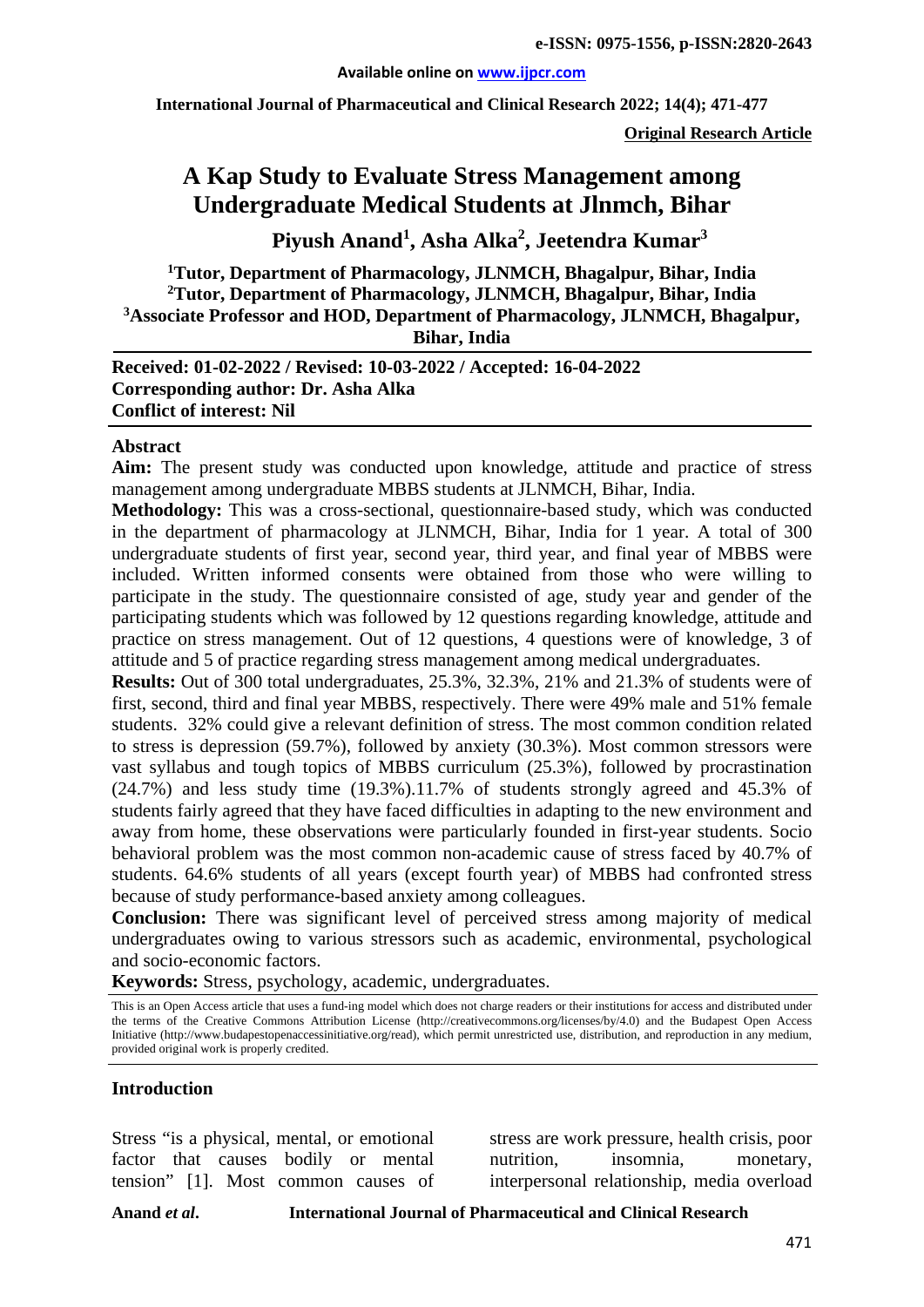etc. [2,3]. Mild stress acts as stimulation for optimum work performance; yet excessive distress can lead to detrimental effects on mental as well as physical health in general. Complications of stress include a migraine, angina, asthma, depression, diabetes, and ulcers [4,5].

Current global epidemiological data consistently report that up to 20% of children and adolescents suffer from stress related psychological disorders and suicide is the third leading cause of death among adolescents. Up to 50% of all adult mental disorders have their onset in adolescence. A study conducted in the India had found prevalence of depression, anxiety and stress among college students are 49%, 61% and 45% respectively [6]. Psychological health conditions responsible for 16% of the illness and grievance in individuals aged 10-19 years all over world [7]. During a study conducted among adolescences and young adults in Bhagalpur region India, it was observed that mild to extremely severe, depressive symptoms were present in 18.5% of the population, anxiety in 24.4%, and stress in 20% [6].

Clinical features of stress may include tachycardia, hypertension, nausea, restlessness, palpitations, headache, etc. [8]. At global level, different studies have shown that undergraduate medical students experience a significant level of stress during their academic life span [9, 10]. Academic curriculum for MBBS students is set by the National Medical Commission of India. The curriculum is indeed very challenging and demanding at the same time as it includes over 23 subjects to be learnt thoroughly for a time period of four and half years. The level and amount of stress varies through different semesters of MBBS.

In the first year of MBBS, stress is said to be induced by conditions like vast syllabus tutorials, overlapping exams by different departments, language barrier, fear of ragging, tough topics, staying away from home, alien environment, etc. Also, among these, difference in social and economic background of the students also adds to the stress. In the second and third year of MBBS the triggers for stress include clinical postings, term ending examinations and viva, theory examinations, competitive exams preparations etc. As per the data collected from the studies conducted among the undergraduate medical students, it is shown that academic stress is directly related to presence of psychological symptoms such as anxiety, depression, insomnia, social conflicts and poor performance in the study [11,12]. The present study was conducted to knowledge, attitude and practice of stress management among undergraduate MBBS students at JLNMCH, Bhagalpur, Bihar, India.

### **Materials and Methods**

This was a cross-sectional, questionnairebased study, which was conducted in the department of pharmacology at JLNMCH, Bihar, India for 1 year.

# **Methodology**

A total of 300 undergraduate students of first year, second year, third year, and final year of MBBS were included. Written informed consents were obtained from those who were willing to participate in the study. The questionnaire consisted of age, study year and gender of the participating students which was followed by 12 questions regarding knowledge, attitude and practice on stress management. Out of 12 questions, 4 questions were of knowledge, 3 of attitude and 5 of practice regarding stress management among medical undergraduates.

For evaluation of the knowledge of stress among medical undergraduates, definition of stress, co-morbidities, clinical symptoms associated with stress and type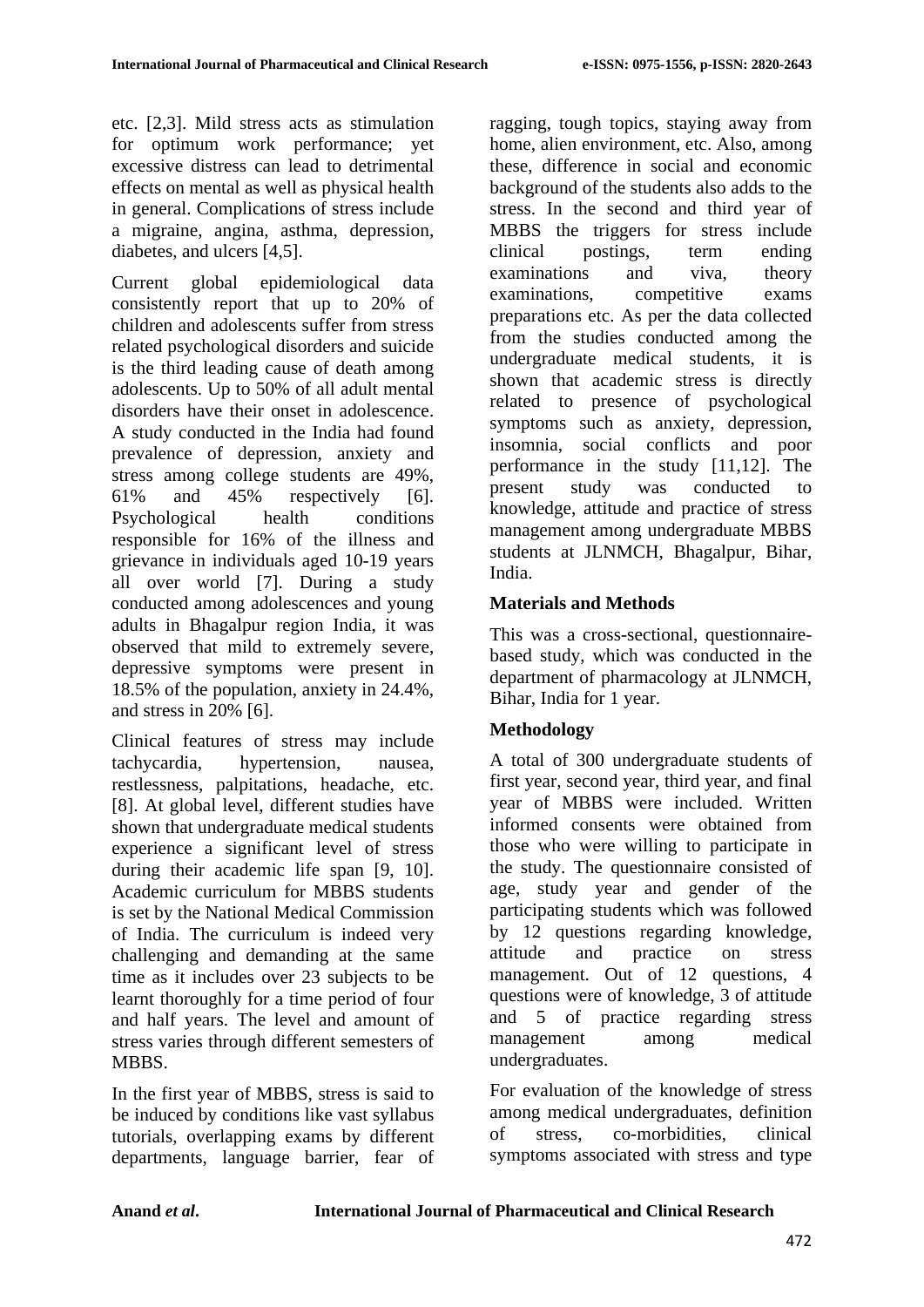of stressors were included in questionnaire. For assessment of attitude, students were asked about difficulties they faced in adapting to new environment or home sickness, non-academic reasons making them anxious and confrontation of stress due to competition. To evaluate their practice regarding stress coping methods, students were asked different ways to alleviate stress, as the most preferred way to maintain sound mental health, indulging in their hobbies when stressed, how did they approach stress and presently, whether or not, they were victim of addiction. The questionnaires were collected and evaluated for their completeness.

#### **Results:**

Out of 300 total undergraduates, 25.3%, 32.3%, 21% and 21.3% of students were of first, second, third and final year MBBS, respectively. There were 49% male and 51% female students. (Table 1)

Out of all 32% could give a relevant definition of stress. The most common condition related to stress is depression (59.7%), followed by anxiety (30.3%). (Table 2)

Most common stressors were vast syllabus and tough topics of MBBS curriculum (25.3%), followed by procrastination (24.7%) and less study time (19.3%).

11.7% of students strongly agreed and 45.3% of students fairly agreed that they have faced difficulties in adapting to the new environment and away from home; these observations were particularly found in first-year students. Socio-behavioral problem was the most common nonacademic cause of stress faced by 40.7% of students. 64.6% students of all years (except fourth year) of MBBS had confronted stress because of study performance-based anxiety among colleagues. (Table 3)

Most commonly used stress coping strategy by the students was listening to music especially in female students, followed by watching internet videos particularly in male students. Male students preferred to sleep for 6-8 hours for maintaining good mental health; however, meditation and prayer were commonly practiced method among female students. A total of 13.3% students thought that a balanced and healthy diet can make mind healthier. 12.7% of students behaved irritably and took out their stress on surrounding people and 31 (10.3%) students became addicted to smoking and alcohol. (Table 4).

| Variables            | N(% )       |  |
|----------------------|-------------|--|
| Studyyear            |             |  |
| Firstyear            | 76 (25.3%)  |  |
| Secondyear           | 97 (32.3%)  |  |
| Thirdyear            | 63 (21.0%)  |  |
| Final year           | 64 (21.3%)  |  |
| Gender               |             |  |
| Male                 | 147 (49%)   |  |
| Female               | 153 (51%)   |  |
| Age                  |             |  |
| $\sqrt{18-19}$ years | 93 (31%)    |  |
| $20-21$ years        | 134 (44.7%) |  |
| 22 and above         | 73 (24.3 %) |  |

**Table1: General particulars of the student**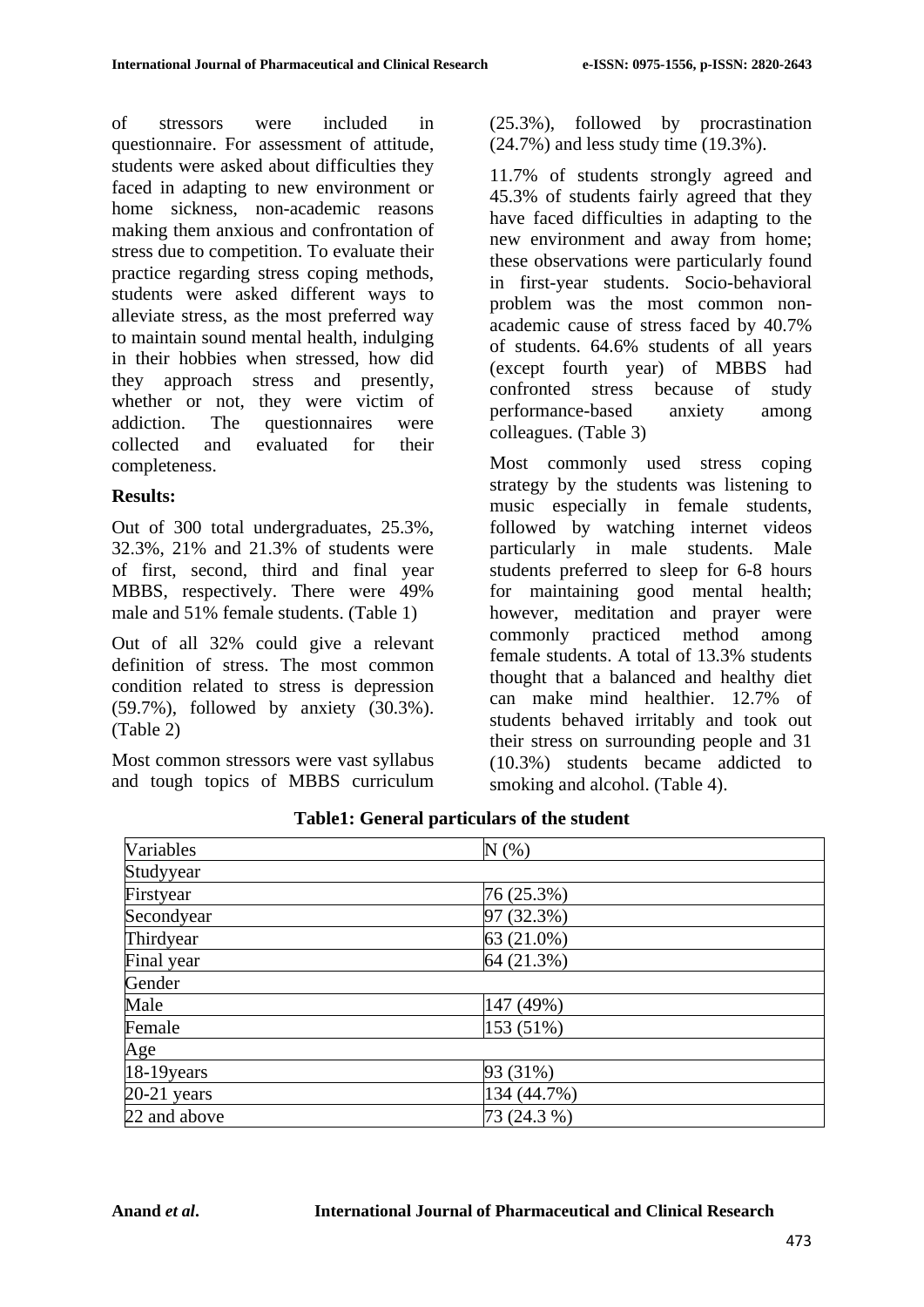| <b>Questions</b>                                                   | $N(\%)$     |
|--------------------------------------------------------------------|-------------|
| 1) How do you define stress?                                       |             |
| Relevant<br>definition                                             | 96 (32%)    |
| Irrelevantdefinition                                               | 204 (68%)   |
| 2) Which of the following is related to stress?                    |             |
| a) Depression                                                      | 179 (59.7%) |
| b) Schizophrenia                                                   | $16(5.3\%)$ |
| c) Anxiety                                                         | 91 (30.3%)  |
| d) Hallucinations                                                  | 14 (4.7%)   |
| 3) What clinical features are confronted by a person under stress? |             |
| Relevant                                                           | 109 (36.3%) |
| Irrelevant                                                         | 191 (63.7%) |

# **Table2: Knowledge of the students regarding stress**

| Questions                                                                | n (%)                 |
|--------------------------------------------------------------------------|-----------------------|
| 1) What makes you feel stressed out?                                     |                       |
|                                                                          |                       |
| a) Vast syllabus and tough topics                                        | 76 (25.3%)            |
| b) Less self-study time                                                  | 58 (19.3%)            |
| Overlapping of short exams<br>seminars<br>and<br>by<br>c)<br>departments | different $35(11.7%)$ |
| d) Fear of facing questions                                              | 41 (13.7%)            |
|                                                                          |                       |
| e) Procrastination                                                       | 74 (24.7%)            |
| Others                                                                   | 16 (5.3%)             |
| 2) Have you faced difficulties in adapting to new environment/home       |                       |
| sickness?                                                                |                       |
| a) Strongly agree                                                        | 35 (11.7%)            |
| b) Agree                                                                 | 136(45.3%)            |
| Disagree                                                                 | 89 (29.7%)            |
| <b>Strongly Disagree</b>                                                 | 40 (13.3%)            |
| 3) What reasons other than academics makes you anxious/restless?         |                       |
| a) Fear of ragging                                                       | 16 (5.3%)             |
| b) Financial instability in family                                       | 68 (22.7%)            |
| Major health issue<br>C)                                                 | 28 (9.3%)             |
| Socio-behavioral problems<br>d)                                          | 122 (40.7%)           |
| e) Others                                                                | 66 (22.0%)            |
| Have you ever confronted stress because of competition?                  |                       |
| Yes                                                                      | 189 (63%)             |
| b) No                                                                    | 111 (37%)             |

#### **Table3: Attitude of students towards stress**

# **Table4: Practice of students under stress**

| Questions                    | n(%)         |
|------------------------------|--------------|
| 1) Ways to alleviate stress? |              |
| a) Listening music           | 164(54.7%)   |
| b) Watching TV               | $36(12.0\%)$ |
| c) Internet videos           | 67(22.3%)    |
| d) Seeking help from peers   | $33(11.0\%)$ |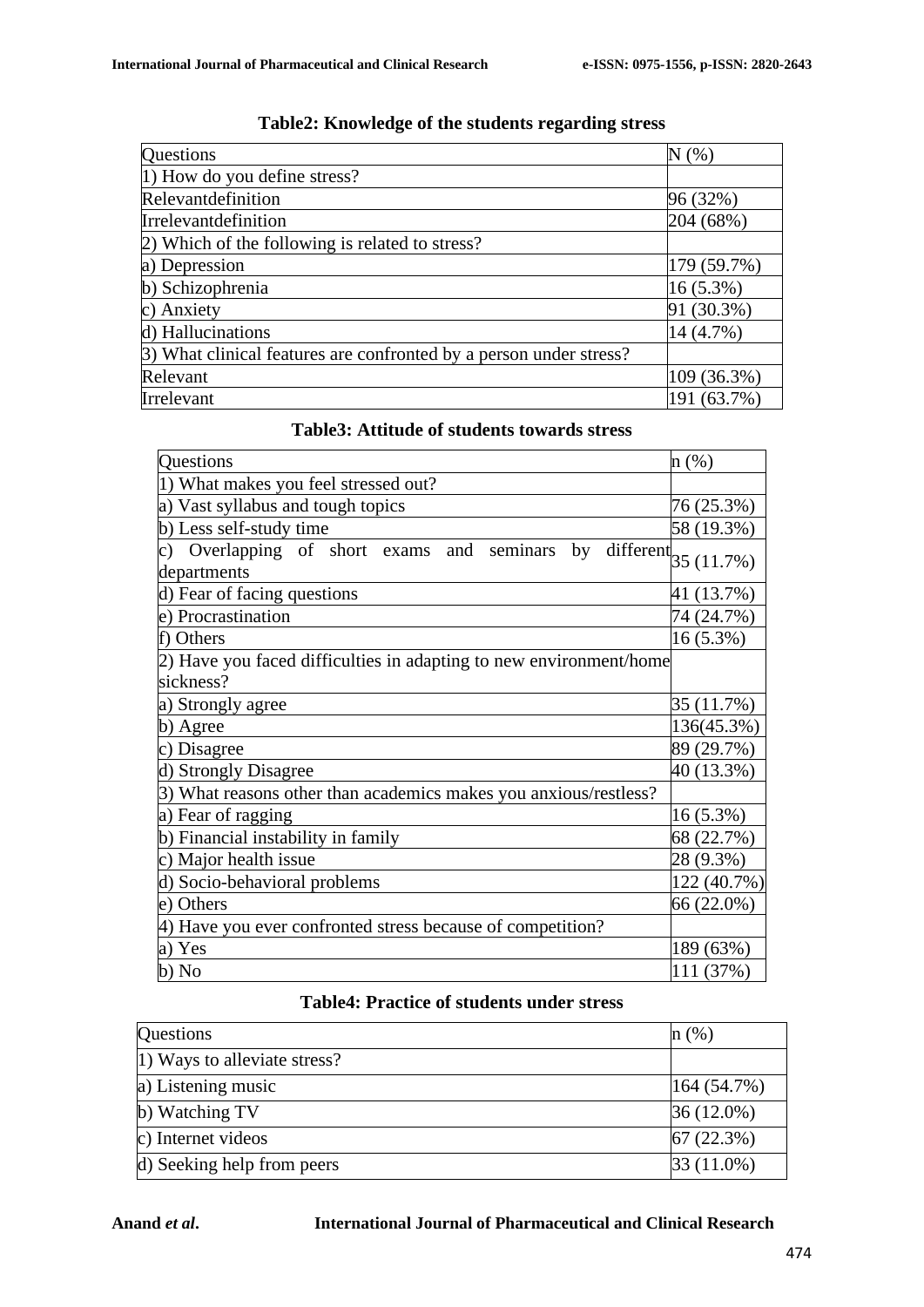| 2) Most preferred way for sound mental health?                                                                            |             |
|---------------------------------------------------------------------------------------------------------------------------|-------------|
| a) Prayers and meditation                                                                                                 | 61(20.3%)   |
| b) Indulging in physical activity                                                                                         | 59 (19.7%)  |
| c) Health and balanced diet                                                                                               | 40 (13.3%)  |
| d) 6-8 hour sleep                                                                                                         | 128 (42.7%) |
| e) Others                                                                                                                 | 12 (4.0%)   |
| 3) Do you indulge yourself in any of the hobbies when tensed?                                                             |             |
| a) Yes                                                                                                                    | 203 (67.7%) |
| b) No                                                                                                                     | 97 (32.3%)  |
| 4) How do you approach stress?                                                                                            |             |
| a) Try to focus on things which can be controlled and accepting things $ 109\rangle$ (36.3%)<br>which can't be controlled |             |
| b) Facing problems by putting it in better perspective                                                                    | 91 (30.3%)  |
| c) Ignoring one's own needs and working harder and faster                                                                 | 62 (20.7%)  |
| d) Getting irritable and taking out on surrounding people                                                                 | 38 (12.7%)  |
| 5) Have you been/presently are victim of addiction?(alcohol, tobacco)                                                     |             |
| a) Yes                                                                                                                    | 31 (10.3%)  |
| b) No                                                                                                                     | 269 (89.7%) |
| If yes, was it due to stress?                                                                                             |             |
| a) Yes                                                                                                                    | 24 (77.4%)  |
| b) No                                                                                                                     | 7 (22.6%)   |

#### **Discussion:**

In modern era, there is increased competition among students for medical admission and higher cost of medical education. Students with different socioeconomical background come together from various parts of India and globally [13]. Undergraduate medical curriculum is five and half year long with total of 21 subjects to learn with their practical implication [14]. Hence, medical students are under tremendous pressure for academic performance and it leads to distress among them. Stress has negative effects on mental and physical health of students and causes complication like anxiety, depression, low self-esteem and substance abuse [15]. Living condition of medical undergraduates are knowingly demanding and requires high level of constant work-related commitment when compared to other students or the general population. Such pressurize career initiates

vicious cycle of stress and its adversity on physical and psychological health of student such as anxiety, depression, substance abuse, etc., [4, 16]. Differences in social and terrestrial setting, academic milieu, year of study of the medical student, and evaluation methods in tertiary teaching medical institute may explain difference in the prevalence rates [17, 18].

In this study, the present authors observed that most common stressor agents related to education were vast syllabus and tough topics in first year, procrastination in second year and less self-study time in third year students, whereas the study in Mangalore and Nepal found lack of time for recreation in the institution as an important source of stress [19, 20]. In the study conducted in Tamil Nadu, fear of failure, the vastness of academic curriculum and lack of recreation were the determinants of stress [21]. Previous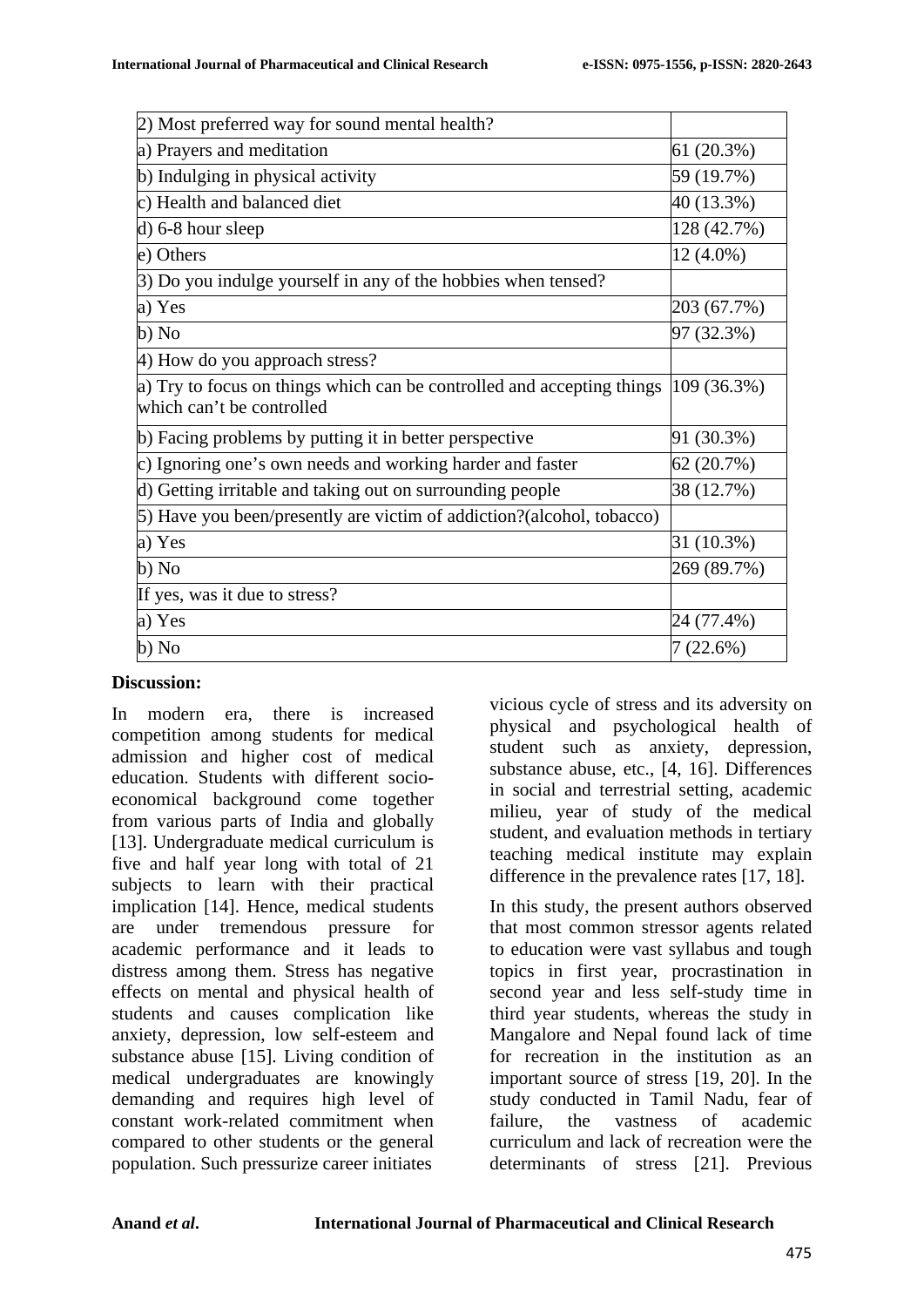studies have also reported the frequency of examinations, performance in examinations, competition with peer were common sources of stress [22]. On the other hand, a study conducted by Shah M et al., in a Pakistani Medical college, medium of education, being a hosteller had no significant association with stress level [23]. According to study carried out by Dutta JD et al., in Tamil Nadu, loneliness and family problems were significant psychosocial stressors [21]. The study conducted in Mangalore by Brahmbhatt KR et al., found high parental expectations and loneliness as the determinant of stress cases [19].

In current study, to maintain sound mental health, for 6-8 hours of sound sleep is must. Similarly, a study from Karnataka reveled the same findings[19]. In the present study, the most frequent stress alleviating technique used by students, was trying to focus on things which could be controlled and accepting things which could not be controlled.

According to the observations made in present study, 31(10.3%) students were a part of substance abuse or addiction, out of which stress was the foremost motive for 24 (77.4%) such students. Studies conducted at various cities within the India such as Mangalore, Ranchi, and Tamil Nadu and outside of the India at Nepal and Pakistan have observed similar prevalence and pattern of illicit drug use among medical students [19, 20]. A study from Kolkata, India, noted nearly 50% of MBBS students reporting experiencing the stress of variable severity, predisposing to illicit drug use [24, 25].

### **Conclusion:**

According to the present study, there was significant level of perceived stress among majority of medical undergraduates owing to various stressors such as academic, environmental, psychological and socioeconomic factors. Improving mental health of MBBS students is very essential

measure for building up their prosperous career ahead for which different programs related to mental health such as subject of aerobic exercises, yoga and relaxation techniques, substance abuse awareness campaigns.

### **References:**

- 1. William C. Definition of Stress [Internet]. MedicineNet [accessed on 1 April, 2022]. Available from: [https://www.medicinenet.com/script/m](https://www.medicinenet.com/script/main/art.asp?articlekey=20104) [ain/art.asp?articlekey=20104.](https://www.medicinenet.com/script/main/art.asp?articlekey=20104)
- 2. Shah NP. Stress among Medical Students. Kerala Medical Journal. 2012 Jun 28; 5(2): 3437.
- 3. Anderson NB. Levels of analysis in health science: a framework for integrating socio-behavioural and biomedical research. Annals of the New York Academy of Sciences. 1998; 840: 563-76.
- 4. Singh G, Hankins M, Weinman JA. Does medical school cause health anxiety and worry in medical students? Med Educ. 2004; 38:479-81.
- 5. Iqbal S, Gupta S, Venkatarao E. Stress, anxiety and depression among medical undergraduate students and their sociodemographic correlates. Indian J Med Res. 2015;141(3):354-57.
- 6. Sahoo S, Khess CR. Prevalence of depression, anxiety, and stress among young male adults in India: a dimensional and categorical diagnosesbased study. J NervMent Dis. 2010;198(12):901-04.
- 7. Adolescent mental health [Internet]. World health organization [Last accessed on 3rd April 2022]. Available from: https://www.who.int/newsroom/fact-sheets/ detail/adolescentmental-health.
- 8. Niemi PM, Vainiomaki PT. Medical students' academic distress, coping and achievement strategies during the preclinical years. Teach Learn Med. 1999; 11:125-34.
- 9. Dutta JD, Raja J, Sivaprakasam P, Patil AB, Rama A. Stress and stressors